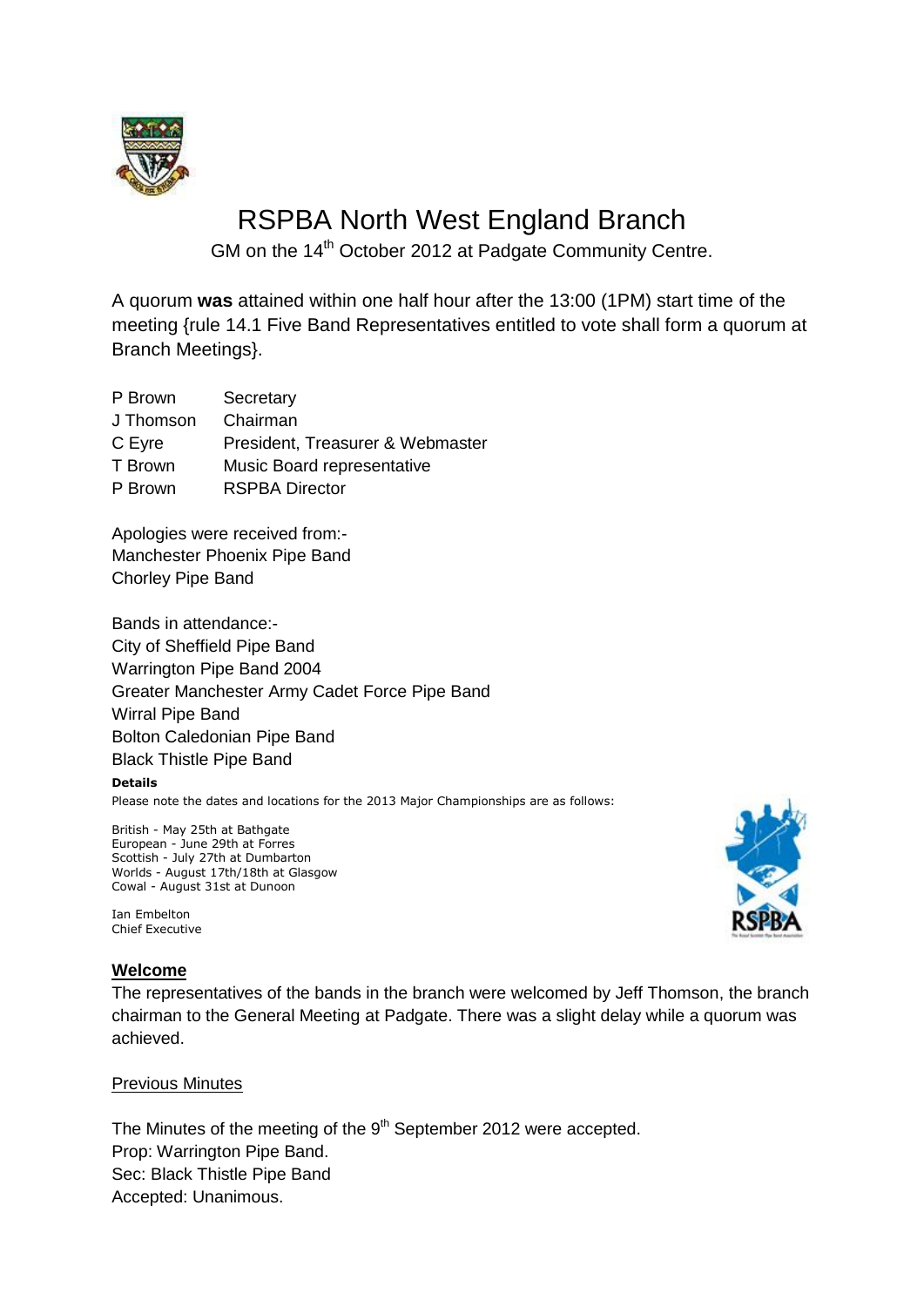### The Branch

We do need active support from the member bands. There are currently 13 bands in the branch, and we need to retain this number to retain branch representation at headquarters.

The AGM is to be held on the  $2^{nd}$  December 2012. A letter has been sent to notify the RSPBA of the venue and date, and asking if the Chairman or the CEO are planning to attend.

The post of Secretary is open for nominations to involve others on the branch committee. The post of Treasurer is due for ratification/renewal this year. All other posts remain filled until the 2013 AGM.

### Treasurers Report

No change since last month, the branch funds are currently £2,233.52. A Profit / Loss statement are to be produced and sent to Headquarters before the AGM.

The branch levy to remain £40:00 per band in 2012-13. Prop: Black Thistle Pipe Band Sec: Wirral Pipe Band Accepted: Unanimous.

#### Directors Report

The first directors meeting after the season took place on the 13<sup>th</sup> October.

The movement of bands between grades is available on the RSPBA Web Site. The key areas of interest for the branch are Manchester Phoenix have been moved to 4A on standards, but they are believed to have written to request a move to 3B based on transfers from West Midlands Police.

Worlds 2012: Grade 4B are to play and be adjudicated in accordance with MAP. The playing requirements are 4 x 2 parted marches from the approved list, to be played in the heats as well as the final.

Please remember the playing requirements; there is no discretion for playing over / under time. Difficult for officials when events are filmed on video, phones etc. The rules must be applied in equal measure to all.

Please consider any rule changes that you feel need to be proposed before the December Director's meeting.

### Music Board

The Education Officer and the Music Board are actively looking at education. The branch decided to request a training day on Grade 4 MAP and MSR, on one of the following dates  $25<sup>th</sup>$  Nov, 15<sup>th</sup> Dec, 6<sup>th</sup> Jan or 13<sup>th</sup> Jan.

Branches are running various training initiatives. If Bands or Individuals require a PDQB assessment (Piping) contact Theresa. Theresa is currently in contact with the Bolton